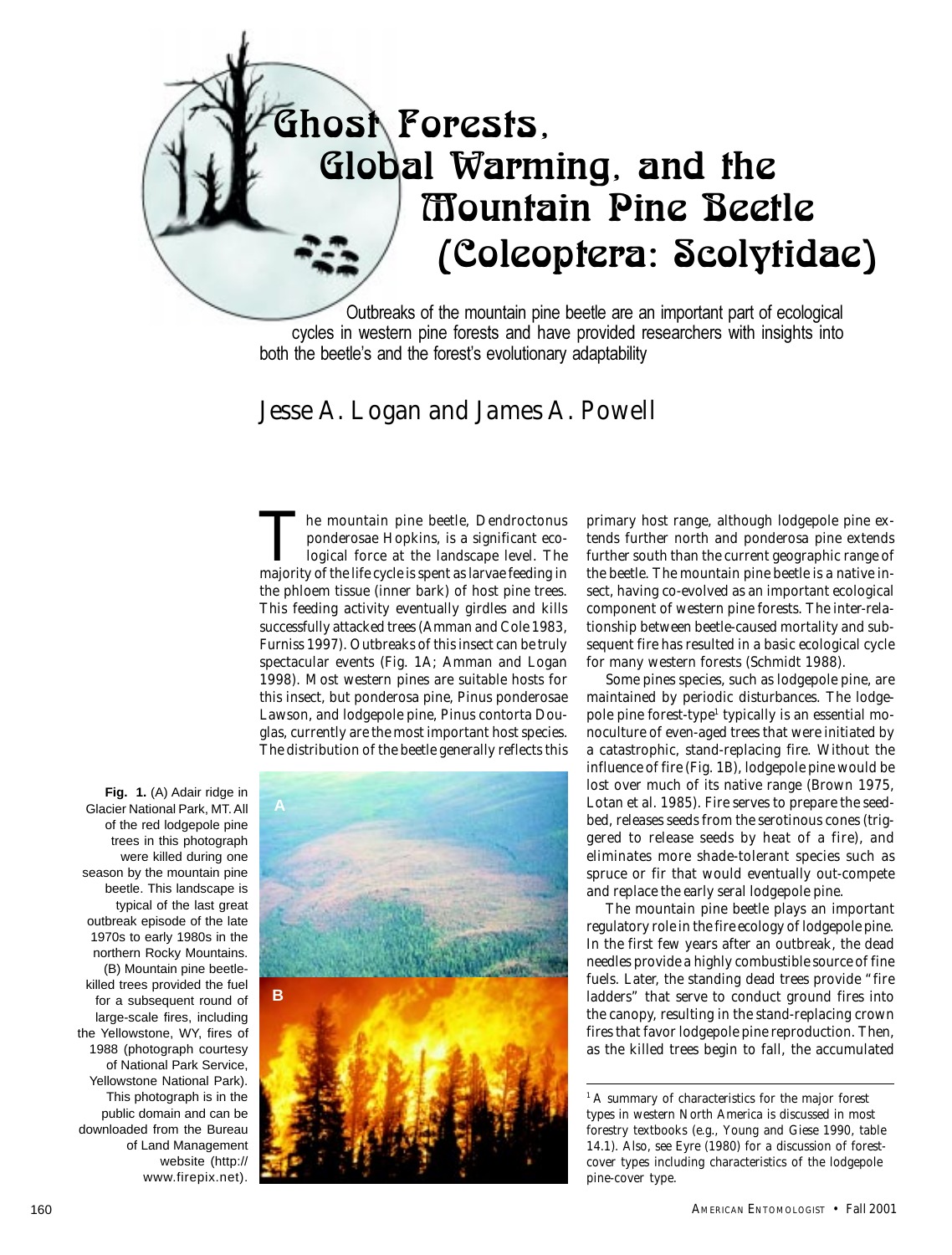dead vegetation provides the high fuel load required to carry a stand-replacing fire. Finally, as the downed trees decay and rot, they provide a source of ignition maintenance for lightning strikes. Once ignited, decaying logs are capable of smoldering for weeks, or even months, waiting the time when prevailing conditions (hot, windy, and dry) are conducive for expansion into a full-blown forest fire. In fact, such a scenario occurred during the Yellowstone fires of 1988. The mountain pine beetle may further play a regulatory role through an interaction between beetle-caused mortality, fire, and forest pathogens; however, the basic conclusion remains the same – mountain pine beetle outbreaks are an important component in the disturbance ecology of lodgepole pine forests. Mattson (1996) has termed such a relationship a "normative outbreak" in which the outbreak is "part and parcel of the normal plant biology."

Other pine ecosystems in the west, however, have not coevolved a normative relationship with the mountain pine beetle. In particular, although the five-needle pines found at higher elevation<sup>2</sup> are suitable hosts for the mountain pine beetle (Amman 1982), these high-elevation habitats are too harsh for mountain pine beetle populations to flourish. Among other stresses of high elevation<sup>3</sup>, such habitats lack sufficient thermal input for the mountain pine beetle to complete its life cycle in one season. Univoltinism appears to be basic to maintaining an appropriate seasonality for this beetle and, therefore, population success (Amman 1973, Safranyik 1978).

Over much of the interior west, the coniferous habitat is partitioned into lower elevation pines (e.g., lodgepole or ponderosa pines), a mid-elevation zone of nonhost spruce/fir; and, finally, fiveneedle pines at higher elevations. The primary region of mountain pine beetle activity is, therefore, restricted to the lower elevation pines that are separated elevationally by a wide band of nonhost species from the high-elevation pines. The large amount of vertical relief in the Rocky Mountains translates, quite literally, into hundreds of miles of horizontal climatic separation.

High-elevation five-needle pines are among the definitive components of Rocky Mountain ecosystems. They include the oldest documented living organisms (i.e,. bristlecone pine, *Pinus longaeva* D. K. Bailey). These ecosystems are critical in the distribution of snow and, therefore, water, the most vital resource in this arid region (Fig. 2A). The highelevation five-needle pines, as a group, provide essential habitat for wildlife, often being the major source of cover in high elevation environments. Whitebark pine, *Pinus albicaulis* Engelmann (Fig. 3A), is somewhat unique in that it is inexorably



**Fig. 2.** The ecological services provided by whitebark and other high-elevation pines are many and varied. (A) The Rocky Mountains serve as headwaters for major rivers in North America. Most water accumulates as winter snow. As can be seen from the "windrows" of snow captured by the snow-fence effect of these limber pines, the high-elevation five-needle pines are important factors in the conservation and distribution of water. This ecological benefit is nowhere more appreciated than the arid west. (B) Many species of wildlife are dependent on the high nutritional quality of whitebark pine seeds, including the endangered grizzlies of the Greater Yellowstone Area. In years of poor seed production, the number of adverse encounters between the great bear and humans increases significantly (Mattson et al. 1992) (photo courtesy of Barrie Gilbert).

linked to Clark's nutcracker, *Nucifraga columbiana* Wilson (Fig. 3B). This bird specializes on exploiting the large, fleshy, highly nutritious whitebark pine seeds (Fig. 3C). The pine, in turn, is dependent wholly on Clark's nutcracker for seed dispersal and subsequent seedling recruitment. Clark's nutcracker and whitebark pine are keystone mutualists, with the integrity of an entire ecosystem dependent on this mutually beneficial relationship (Lanner 1996).

Whitebark pine provides nutrition not only for Clark's nutcracker but also for a variety of other species. Red squirrels, *Tamiasciurus hudsonicus* (Ercleben), for example, cache large quantities of the pine's seeds. Grizzly bears, *Ursus arctos* L., in turn, raid squirrel caches. The cached seeds provide a high quality source of fats at a critical time during which bears are storing nutritional reserves necessary for hibernation. This particularly is true for mated females. Without sufficient fat reserves, implantation of the fertilized ova will not occur (Mattson and Jonkel 1990, Lanner 1996). Anything that disrupts the symbiotic relationship between tree and bird will have cascading effects with diverse impacts ranging from watershed protection to threatened and endangered species (Fig. 2B). The high-elevation five needle pines, themselves, are of high intrinsic value, contributing immeasurably to the biodiversity of the generally speciespoor Rocky Mountains. Perhaps no other tree

*<sup>2</sup>* The five-needle pines found at higher elevation in the Rocky Mountains include whitebark pine (*Pinus albicaulis* Engelmann), limber pine (*Pinus flexilis* James), Rocky Mountain and Great Basin bristlecone pines (*Pinus aristata* Engelmann and *Pinus longaeva* D. K. Bailey, respectively), and foxtail pine (*Pinus balfouriana* Greville & Balfour).

<sup>3</sup> "High elevation" is a relative concept. In coastal British Columbia, for example, 1,000 m  $(\approx 3,000 \text{ ft})$ would be considered "high elevation," whereas in the Rocky Mountains of southern Colorado, "high elevation" might start around 3,000 m  $(\approx 10,000 \text{ ft})$ . Differences in the concept of "high elevation" generally reflect the increase in timberline as one travels from north to south. Lanner (1996) provides a highly readable discussion of the classification of the genus *Pinus* with respect to elevational distribution in the western United States.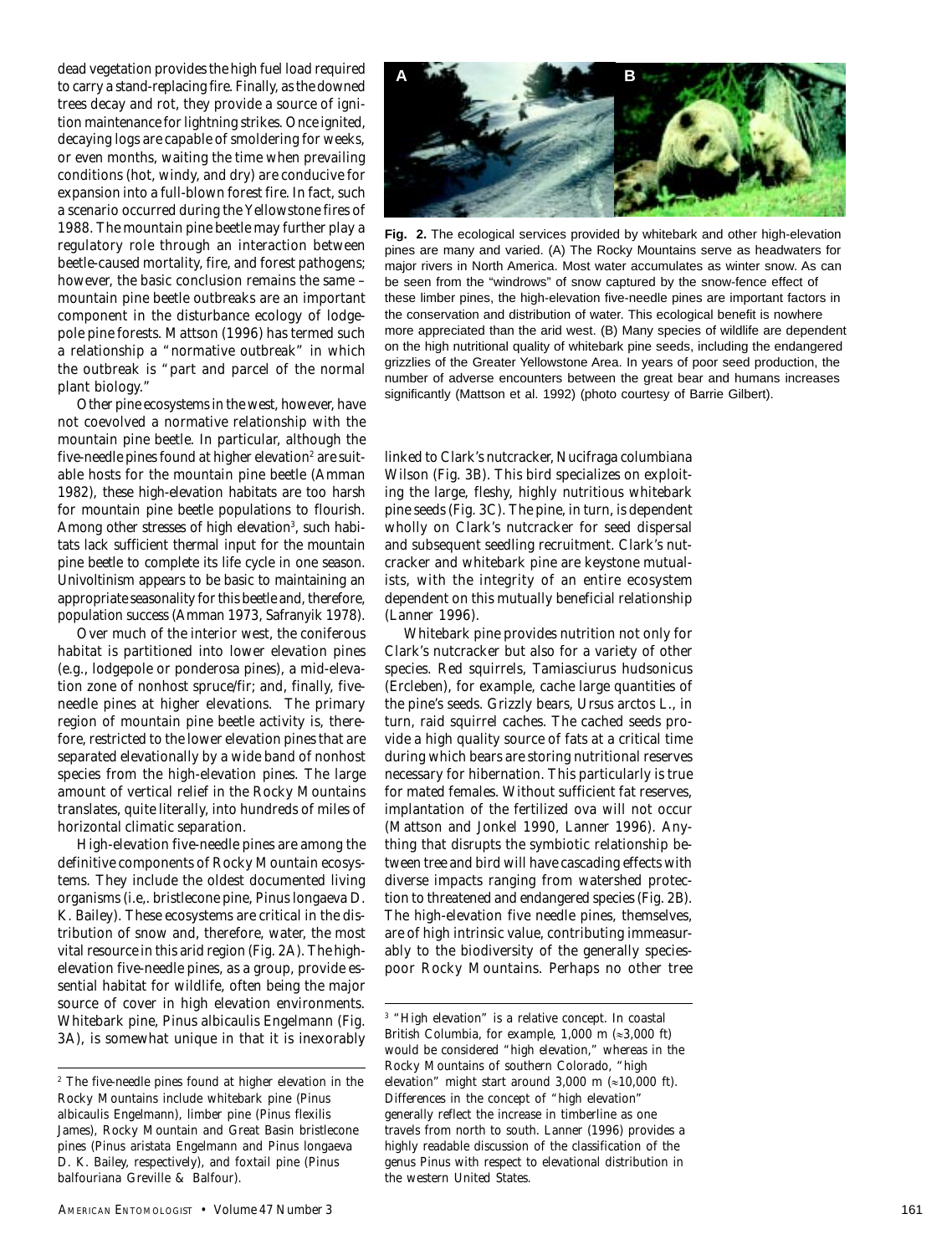

**Fig. 3.** (A) Whitebark pine stand in central Idaho, Railroad Ridge, White Cloud Mountains. The Mountain Pine Beetle project of the USDA Forest Service, Rocky Mountain Research Station, has maintained high resolution, microhabitat weather sites in this area for several years. At 3,280 m (10,000 ft) elevation, this site seems particularly well adapted for whitebark pine. The oldest documented whitebark pine is near the location of this photograph, and the site has yet to be significantly impacted by whitepine blister rust. Many of the trees occur in clusters, which typically are clone mates of residual seeds from a Clark's nutcracker cache. (B) Clark's nutcracker in characteristic pose, feeding on whitebark pine seeds (photograph courtesy of Ronald Lanner). (C) A cross section of a whitebark pine cone. The cones are closed and covered with pitch that serves to protect the large wingless seeds that must be actively dispersed, principally by Clark's nutcracker (photograph courtesy of Ronald Lanner).

> embodies the sense of the American West to quite the extent of a gnarled, 1,500-year-old whitebark pine clinging to life under some of the harshest conditions on the continent.

> One hypothesis for the limited spatial distribution of whitebark pine is that it is at a competitive disadvantage with other pines when faced with the onslaught of insects and pathogens that occur in more benign environments. Adaptations to the harsh, high-elevation environment include a longlived reproductive life (seed viability apparently does not decrease with age of the individual, even for extremely old individuals) and high investment in individual reproductive units. In this, it is a classic "K" selected species. At any rate, the massive outbreaks of mountain pine beetle that occur in lodgepole pine are antithesis to the whitebark pine survival strategy. Although the mountain pine beetle occasionally may infest single trees (or clone mates), outbreaks of the beetle in whitebark pine are not the normative outbreaks typical of lodgepole pine.

However, as we shall see, the relationship between the mountain pine beetle and whitebark pine may be changing.

The existence of whitebark and other high-elevation five-needle pines, unfortunately, is imperiled by inadvertent human activity. First, a pathogen (white pine blister rust, *Cronartium ribicola* J. C. Fischer) introduced on seedlings from Europe during the early 1900s has become widespread with devastating consequences (Keane and Arno 1993). Other management activities, such as fire suppression, have favored more shade-tolerant species such as spruce and fir. More insidiously, global warming may result in increased mountain pine beetle activity. These direct and indirect effects potentially have devastating consequences for whitebark and other high-elevation pines. Will global warming improve the success of the mountain pine beetle in high-elevation systems? In an attempt to answer this question, we first will consider some important aspects of mountain pine beetle biology. We then will combine an empirical model of mountain pine beetle thermal ecology with detailed temperature observations at one high elevation, whitebark pine site. Past outbreak events as well as future scenarios will be evaluated within the context of predictions from this model. Finally, implications for whitebark pine restoration will be discussed, as will the broader implications for invasive species in general.

# **Mountain Pine Beetle Ecology**

To evaluate the potential for the mountain pine beetle invasion induced by climate change, we must examine some components of the beetle's seasonal life cycle that are particularly responsive to the influence of climate. Two of these components are timing and synchrony. Timing is an obvious and universal requirement for insects living in seasonal environments where critical life history events must be timed appropriately with environmental cues and resource availability. The adaptive problem for the mountain pine beetle is for adult emergence to occur early enough to allow the maximum time for oviposition but late enough to avoid lethal spring (or early summer) temperatures. Adaptive timing is, therefore, a balance between maximizing ovipositional potential and minimizing mortality probability. The second component, synchrony, arises from the fact that the mountain pine beetle differs from most phytophagous insects in that it must kill its host to reproduce successfully. Pine tree hosts are far from passive victims; they have evolved significant defensive chemistry that serves to protect them from beetle attack (Shrimpton 1978, Raffa and Berryman 1987). The mountain pine beetle, in turn, has evolved a mass-attack strategy that overwhelms tree defenses through sheer number of attacking beetles. Success of this strategy is contingent upon large numbers of beetles being simultaneously available for attack (Raffa and Berryman 1987). As a result of the mass-attack strategy, fitness is first an increasing function of population at low densities, and then decreases at high densities due to intraspecific competition for the spatially lim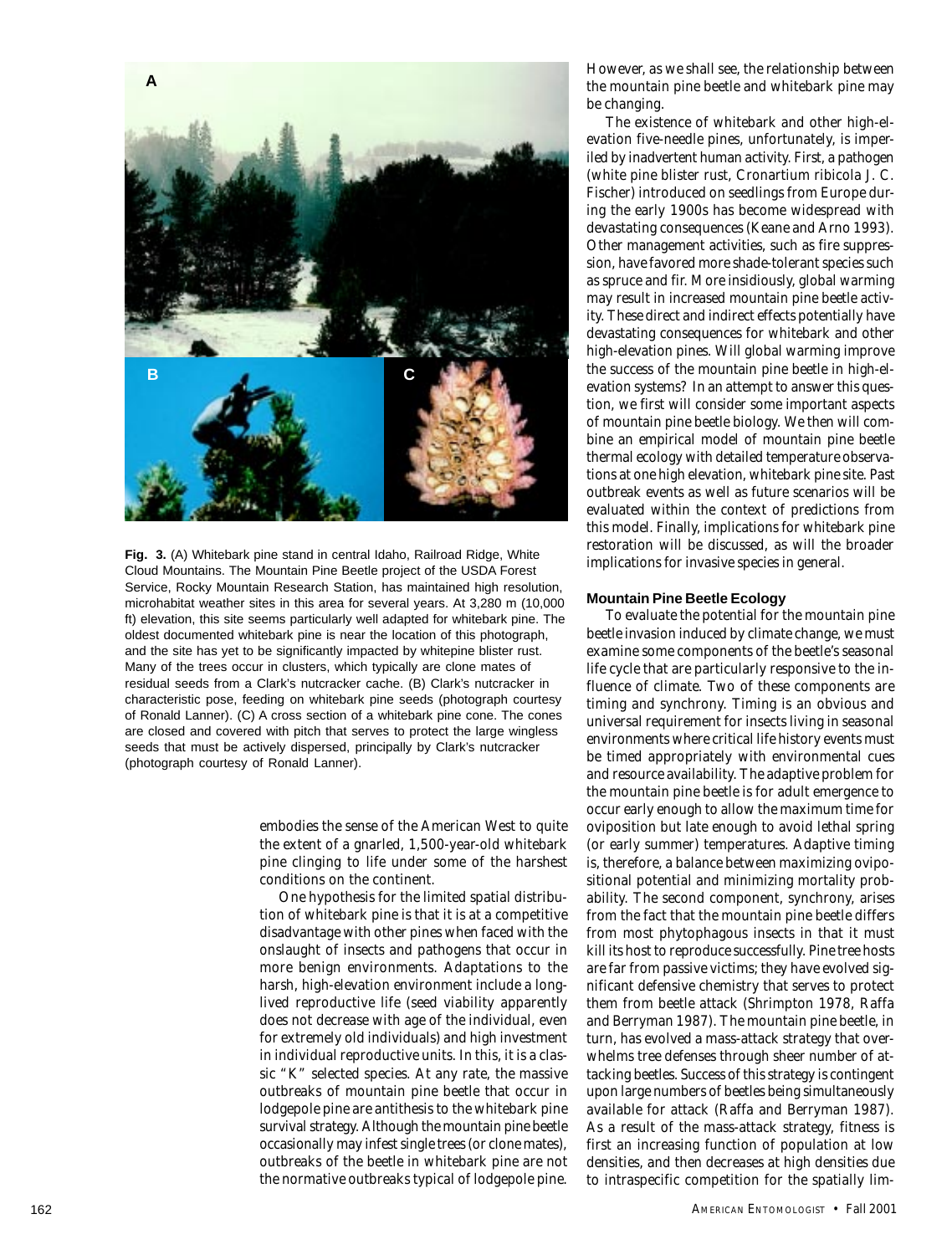ited phloem tissue (Berryman and Pienarr 1973, Berryman 1976). The resulting nonlinearity in the derivative of the population growth rate curve is called an Allee effect (Allee 1931) and is not uncommon for a small weak predator attacking a large, dangerous prey. In the case of the mountain pine beetle, the Allee effect results in a strong selection pressure for both timing and synchrony, the appropriate combination of which results in an adaptive seasonality.

Diapause is a widely expressed aspect of insect physiological ecology that serves, among other things, to maintain an adaptive seasonality. In effect, diapause resets and synchronizes the seasonal clock each year. Given the strong ecological requisite for seasonality in the mountain pine beetle, it is somewhat surprising that extensive rearing experience has failed to suggest diapause or any other physiological timing mechanism. Apparently, all aspects of seasonality are controlled directly by seasonal temperature patterns alone (Logan and Bentz 1999, and references therein).

Direct control of seasonality raises two important questions: (1) what is a mechanistic explanation for direct temperature control, and (2) how are the conflicting selection pressures for a prolonged ovipositional period (maximizing recruitment) reconciled with the need for a narrowly focused adult emergence (requiring synchronization)? Answering these two questions poses a significant challenge, particularly when placed in the context of climate change, an event projected into the future [although compelling evidence is mounting that anthropogenic global warming is already taking place (Crowley 2000)]. We have used computer models to assess possible future scenarios for this complicated system.

# **Model Development**

For modeling purposes, an insect life cycle can be represented by *N* life phases. A life phase in this context may, but does not necessarily, correspond to a life stage or instar. For example, the adult life stage may conveniently be broken into three life phases, pre-oviposition, oviposition, and postoviposition. Because we are interested in general patterns reflected by the median phenology of the population, we consider the mountain pine beetle adult stage to be comprised of two phases, pre-oviposition and oviposition (the time beginning with oviposition and lasting until the median egg is oviposited). The complete life cycle is, there-



developmental rate (the inverse of time in days to complete a life-phase) curves used in the mountain pine beetle model. Developmental rates [the r(T) in the blue bordered text box] were derived by fitting an appropriate functional form (Logan 1988) to data obtained from constant temperature experiments. The developmental rate for teneral adults is based on anecdotal information only; the shape is consistent with the observation that teneral adult development primarily is a feeding response. A detailed description of data for these developmental rate curves is provided in Logan et al. (1995).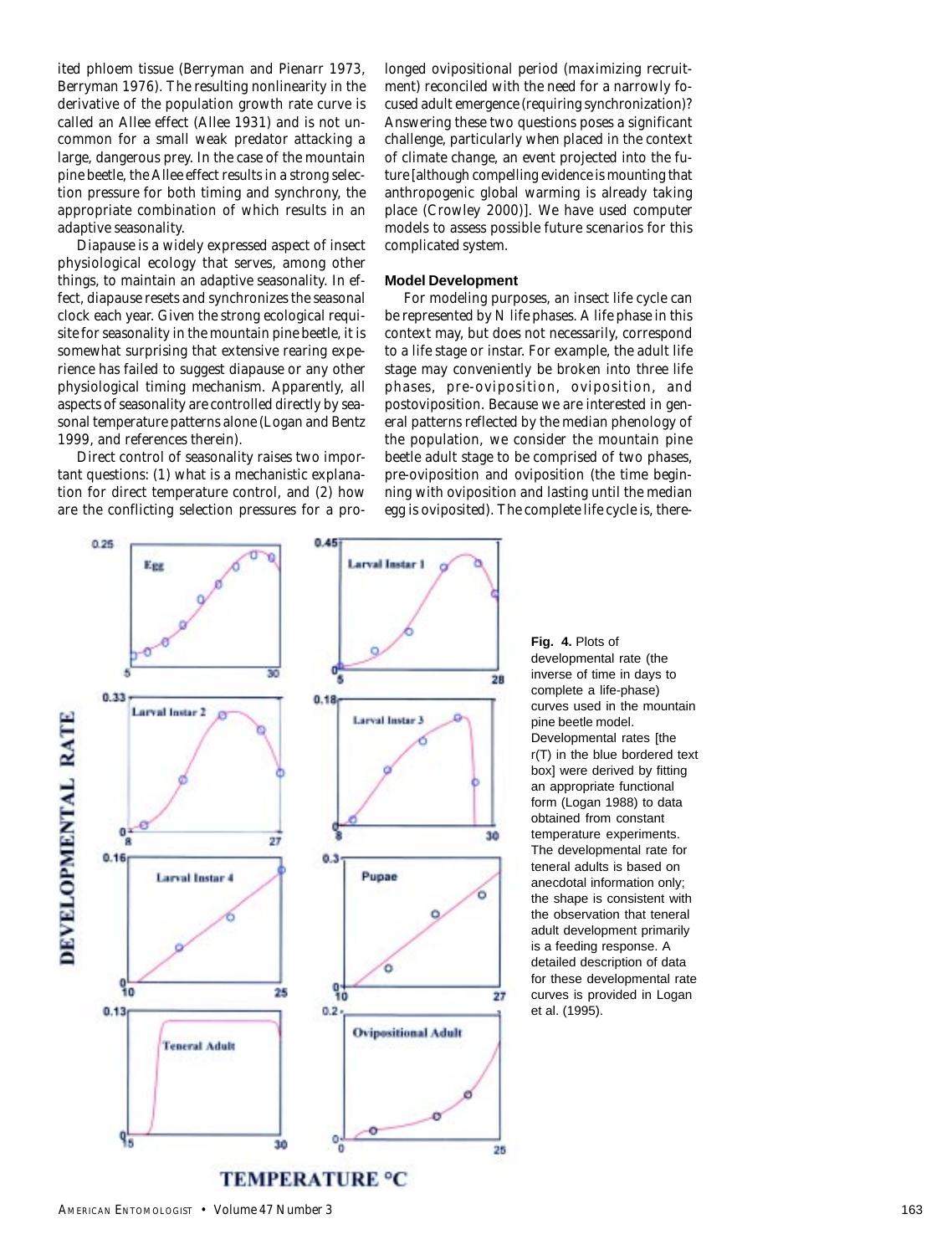fore, measured from median oviposition date in one generation to median oviposition date of the next (egg to egg). The model represents the temperature-dependent developmental response of eight  $(N = 8)$  life phases: egg, four larval instars, pupae, pre-ovipositional (teneral) adult, and ovipositional adult. The developmental rate curves we used to model these life-phases (applying the methodology described in the blue bordered text box) are given in Fig. 4. Applying this model using any observed or hypothetical temperature regime allows us to evaluate resulting effects of the thermal environment on seasonality.

# **Dynamical Properties of the Model**

We previously have used the mountain pine beetle phenology model to evaluate seasonality in lodgepole pine ecosystems (Logan and Amman 1986, Bentz et al. 1991, Logan et al. 1995, Logan and Bentz 1999). Bentz et al. (1991) demonstrated that differential developmental thresholds could serve to synchronize a range of ovipositional dates. The way in which this occurs is described in the

red bordered text box. This work has reinforced our confidence in the basic ecological credibility of the model. Simulations using the model indicate that reasonable climatic conditions iterated over many generations converged to either a single Julian date of adult emergence (fixed point) or a repeating cycle of emergence dates over a period of years (limit cycle). Logan and Allen (1992) provide an introduction to dynamical system concepts of fixed points and limit cycles in an entomological context. See the green bordered text box for an explanation of how fixed points and limit cycles arise naturally from the interaction between the circle map (blue bordered text box) describing the mountain pine beetle life cycle and the seasonal pattern of annual temperature. As indicated in the green bordered text box, a fixed point with a mean generation time of 1 year, and an acceptable emergence date, satisfies our conditions for an adaptive seasonality, whereas a cycle of ovipositional dates does not.

Logan and Bentz (1999) speculated that the dynamical properties of the model could be determined uniquely by starting from an arbitrary initial con-

#### **Modeling Insect Phenology**

For each of the eight life phases of the mountain pine beetle, we define a developmental index,  $a_i(t)$ , measuring the fraction of life phase *j* that has been completed at time *t*. The developmental index satisfies a differential equation involving the environmental temperatures,  $T(t)$ , and the developmental rate curve for life phase j,  $r<sub>i</sub>(t)$ ,

$$
\frac{d}{dt}a_j(t) = r_j(T(t))
$$
\n
$$
a_j(t = t_{j-1}) = 0 \implies \Delta_i a_j = \int_{t}^{t + \Delta_i} r_j(T(t)) dt = \text{developmental increment.}
$$

The life phase begins at  $t_{i-1}$ , which is the time of completion of the previous life phase (as indicated by the initial condition of the differential equation above). The differential equation defines developmental increments,  $\Delta_i a_i$ , by integration of the right hand side over short time intervals,  $\Delta \tau$ . Integration of this differential equation continues until  $a_i = 1$ , which indicates completion of life phase  $j$  and defines  $t_i$ , the end of the life phase.



The time at which adult gallery construction and oviposition is completed,  $t_8$ , becomes the oviposition date in the next generation and the beginning of a new sequence of developmental milestones. From the standpoint of understanding whether or not a temperature regime is adaptive for the mountain pine beetle life cycle, what is most important about the date of oviposition is not the particular year but the time of year. Oviposition must occur consistently in late summer/early fall so that cold-hardened life phases develop in time and persist long enough to weather winter's cold. Next year's emergence also must be timed for warm temperatures to facilitate the search for new hosts and subsequent mating. To see what time of year oviposition dates occur, we interpret developmental milestones on a cycle from 0 to 365 days, which then repeats. Thus, the developmental mapping from one oviposition date to the next is a circle map from the circle of 0 to 365 days back to the circle of 0 to 365 days.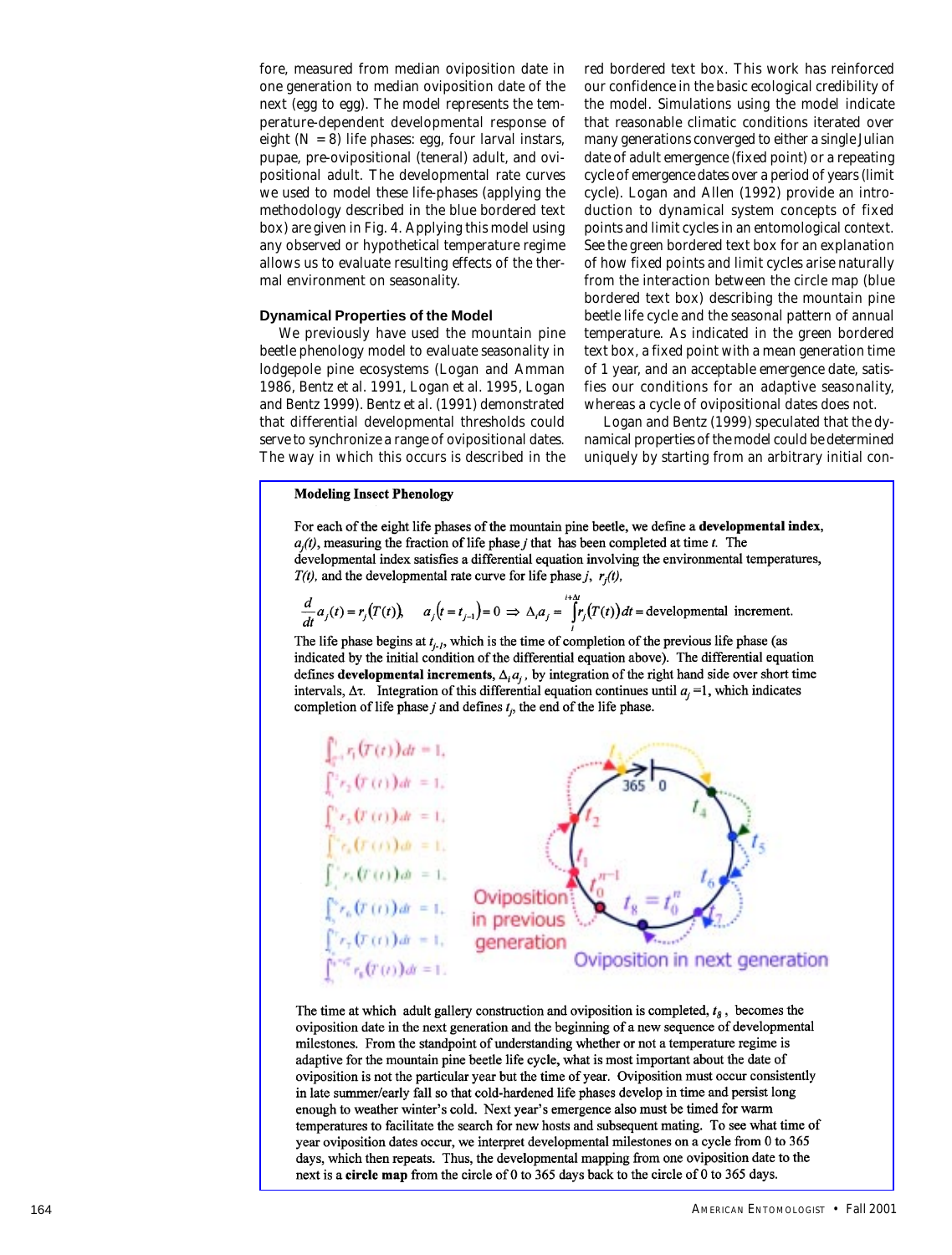#### **Developmental Stops and Synchronized Emergence Dates**

The rate curves, as shown in Fig 4, can be complicated nonlinear functions of temperature, and in practice the eight integrals must be evaluated numerically. For sake of example, we consider only three life phases; egg, immature, and ovipositional adult. Developmental increments are added cumulatively until the sum exceeds one. When this occurs, the time of completion,  $t_i$ , is noted, marking the end of one life phase and the beginning of the next (see blue bordered text box). Developmental rate curves (the  $r/T$ ) in the blue bordered text box) may have phase-specific thresholds in temperature below which development halts, implying that the developmental index is constant for these low temperatures. When these phase-specific thresholds differ, synchronization of the life-cycle can occur. The impact of this situation is illustrated at right.

Oviposition begins at time  $t_0$  by adults from the n-1 generation (blue line) and is completed shortly after time  $t<sub>l</sub>$ , when the developmental index for adults in the  $n_0$ generation equals one. These eggs develop as indicated by the various green trajectories. At time  $t_1$ , temperature drops below the developmental threshold  $(T_2)$  for the immature life phase. Because temperature is below the  $T_2$  threshold, but above the  $T_1$  threshold, development continues for the eggs but is arrested for immatures. At time  $t_2$ , all individuals have completed the egg phase, temperature once again exceeds the  $T_2$  threshold, and all individuals entering the population during time period Ovip.1 have been synchronized to form a cohort of identically aged immature individuals. This cohort continues to develop through the immature and ovipositional phases. Adults from the  $n_0$  generation begin oviposition at time  $t_3$  and continue to time  $t<sub>5</sub>$  (various orange trajectories). At time  $t<sub>4</sub>$ , temperature again drops below the  $T_2$ developmental threshold, and synchronization of the  $n_1$  generation eggs occurs by the same process as that for the  $n_0$  generation eggs.

dition (oviposition date). Motivated by this conjecture, Powell et al. (2000) provided a mathematical proof that either a fixed point or a limit cycle characterized the dynamical properties of the mountain pine beetle phenology model. They further derived the general structural characteristics of phenological models that were sufficient for such predictable behavior. Gurney et al. (1994) and Grist and Gurney (1995) previously had arrived at similar conclusions for theoretical populations with two life-phases. Mathematical characterization of the long-term dynamics of mountain pine beetle phenology provides a powerful analytical tool because it is only necessary to follow one arbitrary starting ovipositional date to characterize the adaptiveness of a particular thermal regime (see green bordered text box). This makes it possible to perform an analysis of emergence pattern as temperature is changed. As the mean annual temperature is increased (or decreased) by small amounts,



the dynamical properties of the resulting seasonalites can be plotted (Fig. 5). This process provides a way to evaluate the adaptiveness or suitability of seasonal temperature patterns as the climate is either warmed or cooled.

When the dynamical properties of mountain pine beetle phenology are plotted, an interesting pattern unfolds. As thermal energy is increased, regions of synchronous seasonality are separated by regions of asynchronous seasonality (Fig. 5, orange bordered text box). The regions of asynchronous seasonality form thermal habitat barriers to range expansion. These barriers affect both the potential for, and the nature of, possible invasion into high elevation habitats.

# **Implications for Invasion of High-Elevation Systems**

In a previous paper, Logan and Bentz (1999) explored the thermal response of mountain pine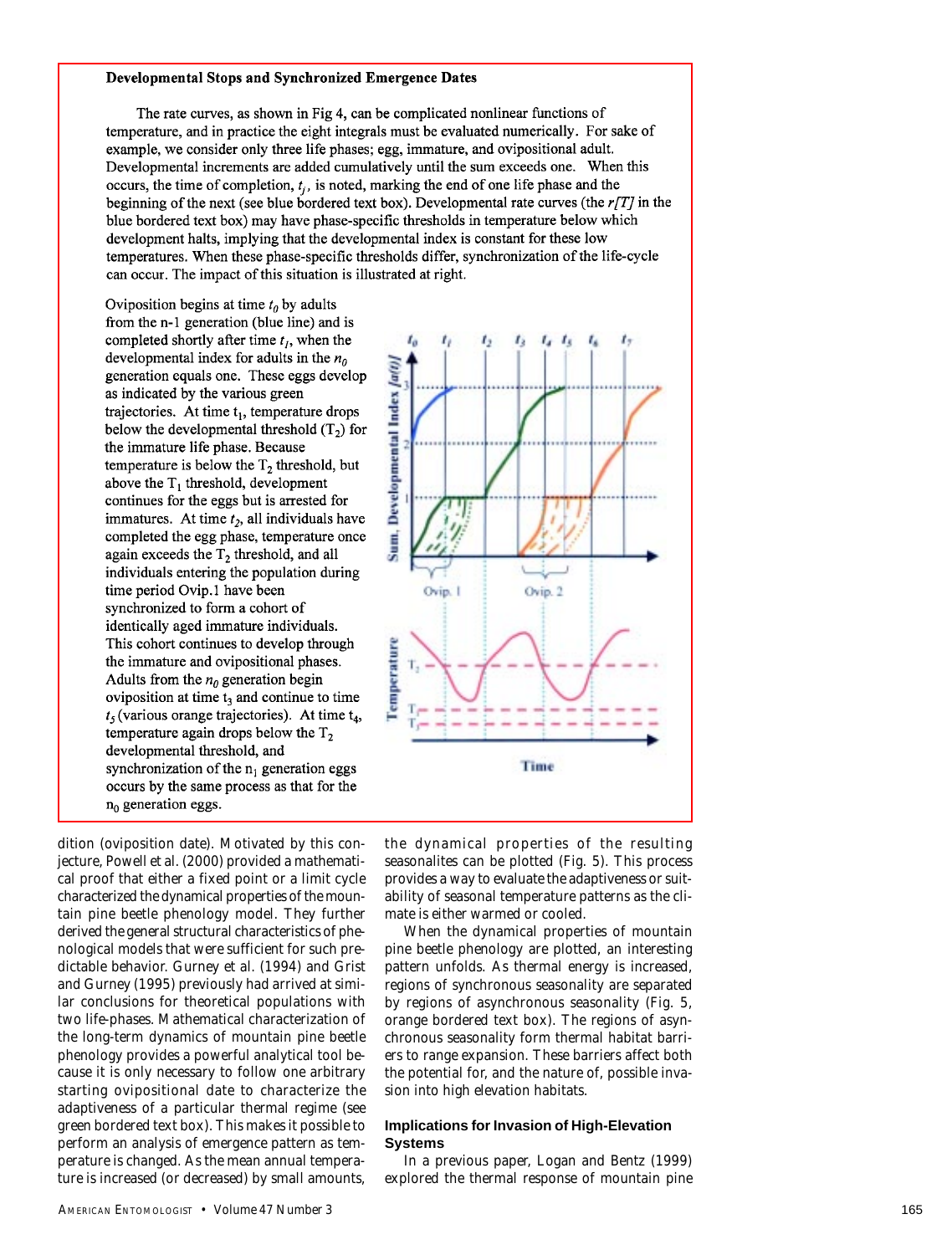#### **Seasonality, Synchrony and Fixed Points**

Yearly temperatures move through seasonal cycles of highs and lows, tied to the yearly cycle of calendar dates. Bark beetle development, directly controlled by temperature, receives strong periodic forcing according to the time of year. Each individual in generation  $n$  starts at an oviposition date,  $t_0^r$ , and goes through a sequence of developmental phases, each of which is completed at a specific date,  $t_1$ ,  $t_2$ ,  $t_3$ ...,  $t_n$ ,  $t_n$  for the first, second, third, ..., seventh and eighth life phases, respectively. Completion of the eighth life phase culminates with oviposition for the next generation. Because every oviposition date

365

results in a unique emergence date,  $t_8$ , (and subsequent oviposition date,  $t_0^{n+1}$ , in the next generation) we think of the sequence of developmental milestones,

$$
t_0^n \to t_1 \to t_2 \to \cdots \to t_7 \to t_8 = t_0^{n+1},
$$

as a function from the yearly circle back to itself:

 $t_0^{n+1} = G(t_0^n)$ 

Where the graph of G (solid red line)<br>crosses the fixed point line  $t_0^{n+1} = t_0^n$  (so that the oviposition dates are the same in one generation and the next), a fixed point is generated. Seasonality is established if a sequence of oviposition dates,

$$
t_0^1, t_0^2, t_0^3, \dots, t_0^n, \dots
$$

 $t_{\alpha}^{\text{m-l}}$ **Univoltine Fixed Point** 365

eventually converges to a fixed point at an appropriate time of year. This means that iterations of the map, G, which can be thought of as alternate horizontal and vertical `bounces' between the graph of  $G$  and the fixed point line, spiral in to the fixed point. Equally important to the

mountain pine beetle life cycle is synchrony, which assists individuals in mass-attacking new hosts and finding mates. Synchrony is established if individuals with differing oviposition dates in one generation eventually give rise to progeny with essentially the same oviposition dates. Stable fixed points, which have the property that nearby solutions are attracted, are thus the mathematical equivalent of seasonality and synchrony. When no stable fixed points exist, progeny resulting from similar oviposition dates rapidly develops divergent oviposition dates. With no stable, attracting fixed points to establish seasonality,

वतड  $t_0^{n+1}$ **Univoltine Fixed Point** Ω £, Two differing initial ovipostion dates

oviposition dates in future generations oscillate around the yearly cycle. Eventually oviposition will occur at an inappropriate time of year and the developing insect will die.

beetle seasonality in one geographic region of a lodgepole pine forest. They found that the thermal ecology of this beetle was relatively resilient to normally expected variation in seasonal temperature patterns. However, they also found that either cooling or warming beyond typical variability could result in disruption of adaptive seasonality. An interesting result was that the region of adaptive seasonality spanned a range of approximately 2.5**°**C in mean annual temperature (see Fig. 5, region C). Given the approximate width of the mountain pine beetle thermal niche, Logan and Bentz (1999) briefly mentioned the potential for invasion of high elevation systems. We further explore this potential for one intensively studied high elevation site.

We have maintained a high-resolution weather monitoring system since 1996 at a high elevation site in the White Cloud Mountains of central Idaho. This site (Railroad Ridge, Livingston Creek Quadrangle, 44º 8' latitude, 114º 34' longitude) is a broad west/east running ridge that gradually slopes from almost 3,200 m (10,500 ft) on the west to about 2,900 m (9,500 ft) on the east. Weather stations have been established on top of the ridge and on south-, north-, and east-facing aspects.

Although Railroad Ridge generally is above the elevational distribution of mountain pine beetle at these latitudes (Amman 1973), substantial beetle caused mortality has occurred in the past. During the widespread mountain pine beetle outbreaks of the 1930s, beetles killed many clusters of whitebark pines (Ciesla and Furniss 1975, Perkins and Swetnam 1996). The slow decomposition rates in the arid high elevation habitat has left most of these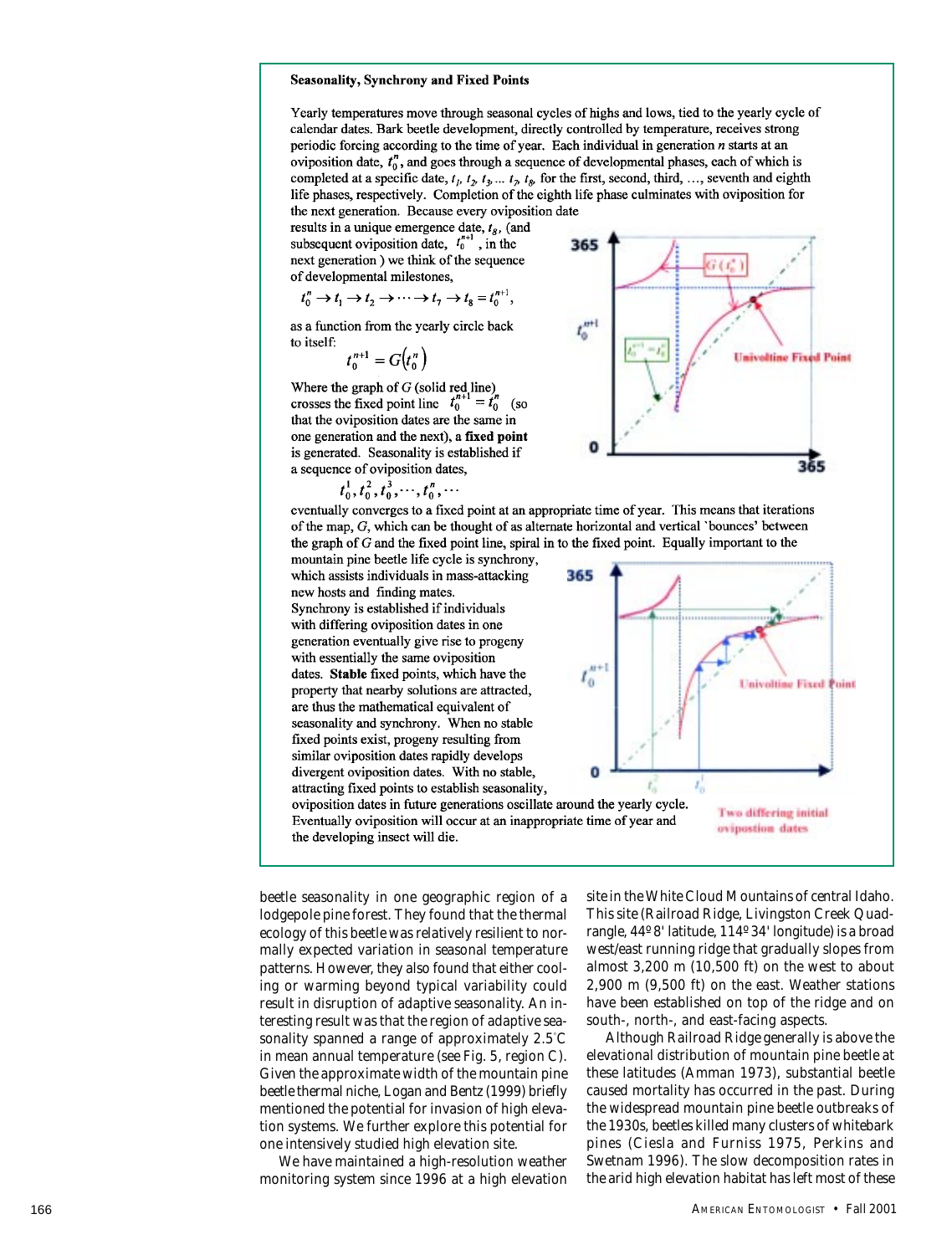dead trees standing as weathered skeletons, the socalled "ghost forests" (Fig. 6). The ghost forests pose an interesting question: did this mortality result primarily from wind-transported beetles from a concurrent outbreak in lower elevation lodgepole pine, or was the outbreak self-generated within the whitebark pine stands? To address this central question, we conducted a dynamical analysis of the mountain pine beetle phenology model under Railroad Ridge conditions.

Because temperature is the driving variable for our simulation model, we needed to measure the appropriate temperature that reflects the thermal environment experienced by the developing brood. In this respect, ambient temperature is not so important as the actual microhabitat phloem temperature of a successfully attacked tree. The difficulty in measuring microhabitat temperature of attacked trees in high-elevation systems is the rarity of the event; successfully attacked trees are exceedingly rare under current climatic conditions. Fortuitously, we were able to establish our north site near a cluster of whitebark pines (clone-mates) that was undergoing a successful attack. We, therefore, were able to concurrently measure ambient and phloem temperature of the attacked trees. To capture the sense of a typical condition, we used the averaged north and south side phloem temperatures [measured at 1.37-m (4.5 ft)<sup>4</sup> on the bole of the tree] to drive our model.

It is interesting that phloem temperature is almost always higher than ambient temperature, particularly on sunny summer days (Fig. 7; Powell 1967). The elevated phloem temperature results primarily from radiant thermal energy absorbed by the tree bole. The additional temperature input to the phloem tissue is critically important during the summer, the effective time for mountain pine beetle development. The predicted time required to complete the life cycle using ambient temperature is 4 years, whereas the time required using phloem temperature is 2 years (i.e., semivoltine). This example illustrates the importance of considering the microhabitat temperature that the organism actually experiences.

As can be seen in Fig. 8, a warming of average annual temperature of a little over 2ºC resulted in shifting a semivoltine population to a synchronous univoltine population. Previous observations (Amman 1973, Safranyik 1978) have indicated that population success of the mountain pine beetle is strongly related to univoltinism and an adaptive seasonality. These results are, therefore, consistent with both the climatic limitation of the mountain pine beetle at high elevation under current condition, and the shifting of a thermally hostile habitat to a thermally benign habitat by temperature increases well within those predicted under a  $CO<sub>2</sub>$ doubling scenario<sup>5</sup>. The shift from semivoltine to univoltine separated by a maladaptive band of asyn-



**Fig. 5.** This figure was obtained by simulating 30 years of emergence dates starting from an arbitrary initial ovipositional date (JD 240). The average annual temperature at the Railroad Ridge, north site, was increased by adding the amount shown on the x-axis to each hourly temperature. The effect is to increase mean annual temperature by the value on the x-axis. For example: when  $x = 0$ , the simulation was run for 30 years with the observed hourly temperatures; when  $x = 0.1$ , the simulation is run for 30 years with 0.1° C added to each hourly temperature. The cycle length was then computed for each resulting simulation, and the list of emergence dates in the cycle was plotted on the y-axis. A fixed point that resulted in a single value being plotted indicates synchronous emergence. A cycle that resulted in several points being plotted indicates lack of synchrony in emergence. (A) In this region, emergence is synchronous with a 3-year life cycle. (B) Region of synchronous, semivoltine emergence. (C) Region of synchronous, univoltine life cycle (also, see green and orange bordered text boxes).

chronous, fractional voltinism is consistent with the general dynamical attributes of the model. In ecological terms, this translates to the sudden emergence of a problem. As temperatures warm, the thermal environment actually would become less favorable for the mountain pine beetle until a threshold was reached, at which point the thermal environment suddenly would become dramatically more favorable for the beetle. This prediction is ominous in that increasing temperatures could unexpectedly release an endemic or invading mountain pine beetle population in whitebark pine with little or no warning.

The question still remains - how consistent is the prediction of climatic release of mountain pine beetle populations with empirical evidence and, in particular, with the observed mortality that created the ghost forests during the 1930s? Fig. 9 is a plot of mean July temperature for Idaho NCDC<sup>6</sup> Division 8. July temperatures are the most closely related to whitebark pine growth on Railroad Ridge

<sup>4</sup> This height on the bole of the tree is a standard forestry measurement (e.g., diameter at breast height [dbh] is measured at 4.5 ft).

<sup>5</sup> The 1990 Intergovernmental Panel for Climate Change (IPCC) (Houghton et al. 1990) "best guess" is a warming of  $2.5^{\circ}$ C with CO<sub>2</sub> doubling. A doubling of carbon dioxide is the generally used benchmark for comparing global warming predictions. This value is used because the effects of other greenhouse gasses can be calibrated relative to CO<sub>2</sub>. The combined result is an effective doubling of  $\mathrm{CO}_2^{}$ , an event that will occur by about the year 2030, based on the IPCC "Businessas-Usual" scenario for greenhouse gas-emissions.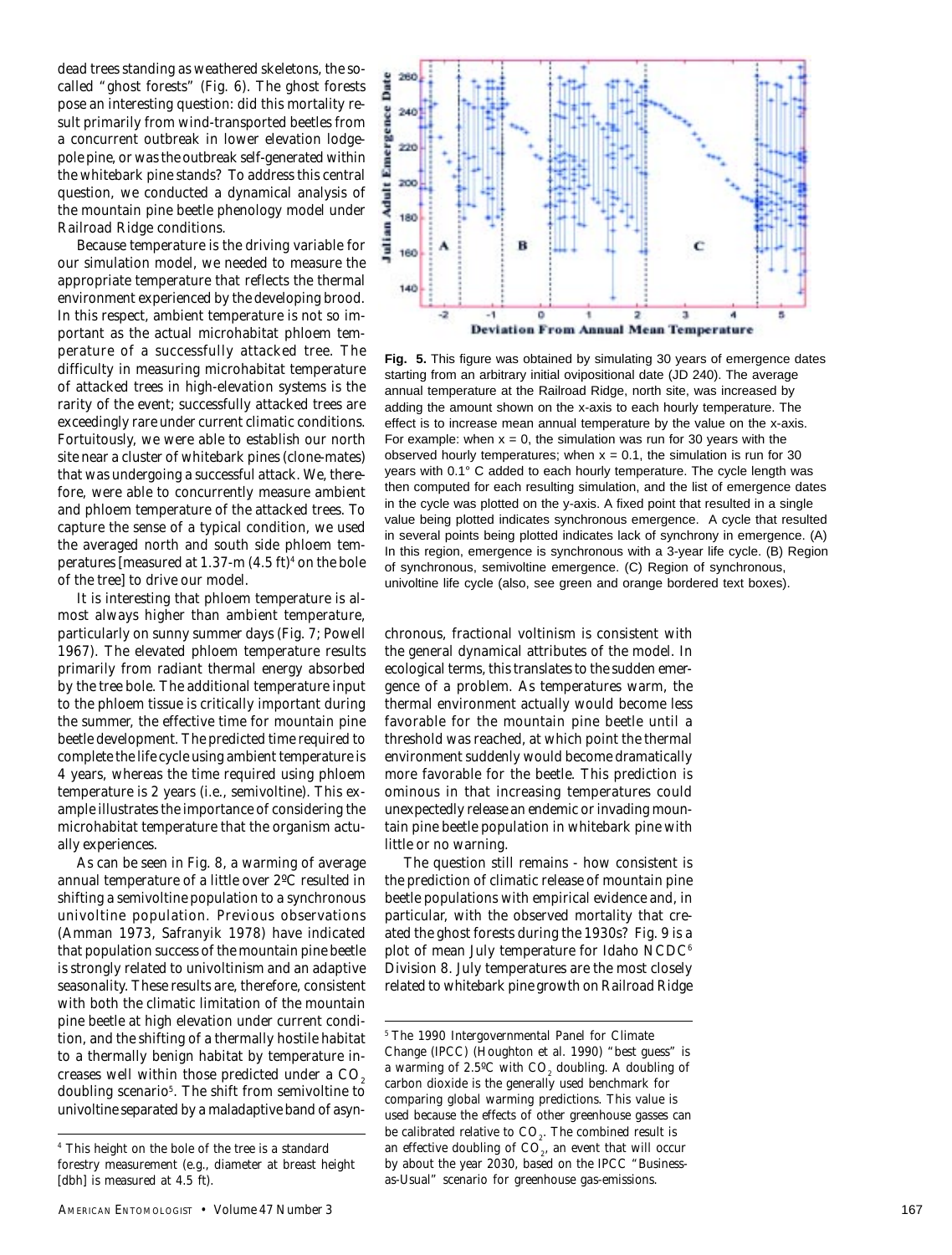#### **Adaptive Bands of Seasonality**

Seasonal fixed points for univoltine oviposition are created when the oviposition map,  $t_0^{n+1} = G(t_0^n)$ , crosses the fixed point line  $t_0^{n+1} = t_0^n$ . The location of the graph of  $G(t_0^n)$  depends on the environment, moving toward earlier ovipositional dates as mean temperatures increase. Above a critical temperature threshold, univoltine solutions exist and persist for a range of temperatures. As temperatures increase further, the graph of G is forced to move away from the fixed point line, ri te terminating the thermally favorable band of univoltine fixed points. As an example, we consider the dynamical properties of seasonality near the band of  $t_0$ univoltine solutions in Figure 9. First, consider the case when temperatures are ö 378 below that required for univoltinism (the  $t_0^{\prime\prime}$ blue arrow). For this case, there is no intersection of the G function with the fixed point line (see green ť. bordered text box). Because no fixed point exists, synchronization will not occur. Plotting ť oviposition dates in such a situation will result in the multiple points for each mean temperature in region B, Figure 9. As temperature increases, the graph of G **Annual Mean Temperature + X** approaches the fixed point line until an intersection occurs (green arrow). At this point, an attracting fixed ťő point is formed, indicating the beginning of a band of synchronous, univoltine dynamics. As mean temperature increases into the central portion of the C region, Figure 9, two intersections of the G function with the fixed point line occur (yellow arrow). This results in two fixed points, one that is locally unstable and the other (indicated by the yellow point) that is a globally stable attractor (see the two trajectories plotted in the green bordered text box). **MA** Increasing mean temperature further (orange arrow) results 365 in a single intersection of the G function with the fixed point line, indicating the last temperature that results in a synchronous univoltin population. Finally, as indicated by the red arrow, the G function no longer intersects the fixed point line, and the seasonal dynamics are between univoltine and bivoltine (on average, a generation time that is less than one year. This results in the multiple points 365 plotted in the D region of Figure 9.

(Biondi et al. 1999) and are, coincidentally, the most important determinant of mountain pine beetle seasonality. The temperature trend line (red line, Fig. 9) during the entire 1930s was higher than normal, including the highest mean July temperature on record. As indicated by this line, average temperature was over 2° C warmer than the 105 year normal, approximately the amount predicted to result in a shift from semivoltine to univoltine. Our model predictions are consistent with the interpretation that large-scale outbreaks at high elevation during the 1930s could have been self-sustaining without transport of beetles from lower elevation pines.

#### **Management Implications**

There has been a concerted effort to collect blister rust resistant whitebark pine seeds from survivors in stands suffering high white pine blister rust mortality. These efforts have progressed to the point of field implementation, and resistant stands of whitebark pine are being planted at various high elevation sites (Tomback et al. 2001). It would be

6 The National Climate Data Center (NCDC) maintains a valuable historical climate database. A continuous record of monthly averaged weather data beginning in 1895 is available. Summarized data (e.g., temperature, Palmer drought index) is computed by averaging records for all reporting weather stations within a particular climatic division. Divisional boundaries are based on areas of similar climatology. Consistency over time in these divisions allows for historical comparisons and trend analyses. Maps of the state divisions and summary data can be downloaded (http://www.ncdc. noaa.gov/onlineprod/drought/ main.html).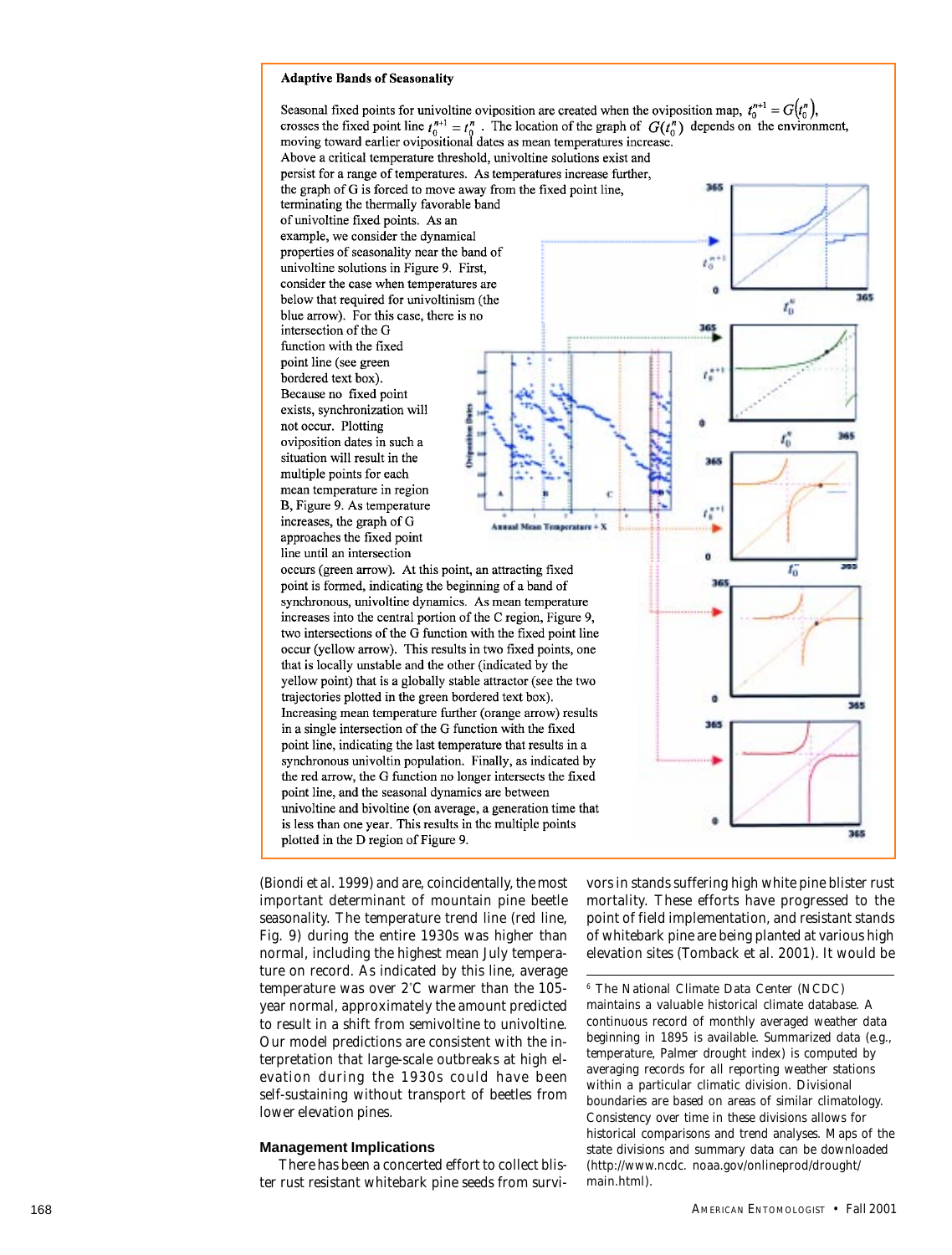

**Fig. 6.** Ghost forest near Railroad Ridge. The standing, weathered trees were killed during the widespread mountain pine beetle outbreak of the 1930s. Landscapes throughout the northern Rocky Mountains experienced substantial mountain pine beetle mortality during this period. These outbreaks were similar in scope to those that occurred in the same region 40 years later. However, the later outbreak event was restricted primarily to lodgepole pine ecosystems. As evidenced in this picture, the 1930s event also was widespread in high elevation ecosystems. The mountain pine beetle currently occurs on Railroad Ridge, resulting in an occasional redtop tree diagnostic of beetle mortality, but at extremely low population levels. The behavior of the beetle also is different at high elevation than in the more benign lodgepole pine habitat. For example, we have observed this beetle occupying downed trees, an occurrence that is rarely observed in lodgepole pine (photograph courtesy of Dana Perkins).

tragic if these resistant stands were restored only to be devastated by mountain pine beetles 50 years later. From previous work with susceptibility and risk assessment, we know (in general terms) stand characteristics that lead to susceptibility in lodgepole and ponderosa pine systems (Amman and Logan 1998). Some of these characteristics can be extrapolated to whitebark pine. There also is the opportunity to use existing information as a reference framework for research evaluating stand conditions as they existed during the outbreak episode of the 1930s. Some high-elevation stands were heavily impacted whereas other nearby stands were relatively untouched. This situation has provided an opportunity to determine which stand attributes are associated with susceptibility to the mountain pine beetle (Perkins 2001).

As we indicated previously, an increase in temperature translates to a northerly latitudinal shift as well as a higher elevation shift. The question becomes, then, how does an increase of approximately 2.5° C translate to a northerly shift in thermal habitat? To answer this question, we analyzed ground temperatures for the summer months (June, July, and August) simulated from the CGCM1 model (Canadian Centre for Climate Modeling and Analysis, data available at the website: http://www/cccma.bc.ec.gc.ca). Five years of mean monthly "control" temperatures were obtained for six latitudes ranging from 36.00º N to 63.68º N at longitude 112.5º W. We analyzed these data by using a generalized linear model (SPSS 1998) with



**Fig. 7.** Averages of phloem temperatures recorded from the north and south sides of a successfully colonized whitebark pine (red) versus ambient air temperature (black), Railroad Ridge, north site. The dates covered are 13-20 July 1997.

year considered a random effect, month a fixed effect, and latitude a co-variate. Neither year nor month effect was significant; however, latitude was highly significant (*F* = 222; df =1, 72; *P* < 0.0001). A linear regression of summer temperatures on latitude resulted in an estimated slope of -0.3465, which translates to a greater than 7º shift north in latitude for a temperature increase of 2.5ºC. Fig.



**Fig. 8.** This plot is an enlargement of the ecologically interesting thermal region of Fig. 5. For the observed phloem temperatures on the north site, Railroad Ridge, the observed temperature resulted in a semivoltine, synchronous population (A). Warming by a small amount resulted in complex cycles of asynchronous, fractional (between semi- and uni-) voltinism (B). However, warming of only slightly over 2° C resulted in a synchronous, univoltine life cycle (C). Timing of adult emergence advanced as temperature continued to warm; however, the significant point is that a broad band of over 2.5° C mean annual temperature exists where an adaptive, univoltine seasonality was predicted.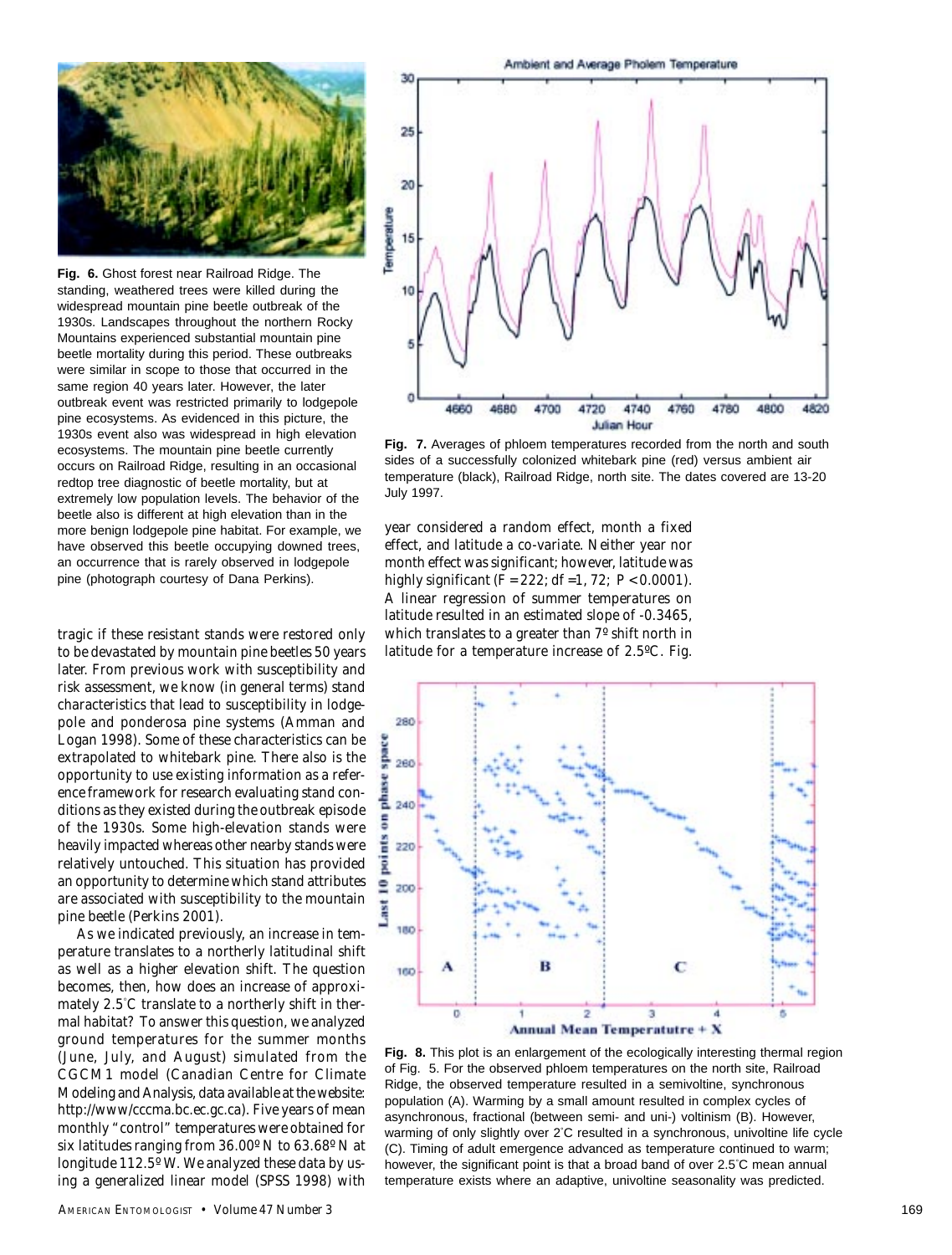

**Fig. 9.** Deviations (blue line) from mean July temperatures (black line) recorded in Idaho NCDC Division 8 from 1895 to 1998. The temperature observations were averaged for all recording stations in the Region. The trend line (red) is well above the mean for the entire 1930s.

10 shows the approximate current mountain pine beetle distribution. A range expansion of 7º N would not only allow mountain pine beetles to occupy previously unoccupied lodgepole pine habitat (range expansion) but also would allow invasion of previously unattacked jack pine (*Pinus banksiana* Lambert), a commercially valuable species in both Canada and the United States. Jack



**Fig. 10.** Approximate current distribution of mountain pine beetle (hatched), lodgepole pine (red), and jack pine (green). As can be seen in this figure, the Great Plains provides an effective barrier separating mountain pine beetles from the U.S. distribution of jack pine. If this barrier is breached to the north due to a warming climate, then there is no apparent reason why a waterfall effect would not follow, spilling across the North American continent to jack pine in the Great Lakes region. Lodgepole pine and jack pine distributions are from map 21, Little and Critchfield (1969); and Canadian distribution of the mountain pine beetle is adapted from a map that can be found at the British Columbia Ministry of Forests website (http:// www.for.gov.bc.ca/tasb/legsregs/fpc/fpcguide/beetle/figure1.htm).

pine has been found to be a suitable host for mountain pine beetle in both laboratory (Cerezke 1995) and field settings (Furniss and Schenk 1969), and a northern record beetle infestation in lodgepole pine has been reported recently (Alberta Environment 1999). Model predictions are consistent with such a gradual shift north through the continuous habitat provided by lodgepole pine.

# **Implications for Invasive Species in General**

Although our analysis is focused specifically on one whitebark pine site in central Idaho, the implications are much broader. The invasion (as opposed to range expansion) of a native species into new habitats is similar in many respects to the introduction of an exotic species. However, instead of the introduced species being physically transported in space, the environment itself is shifted from hostile to benign for a species that already is geographically in place. The net result is the same; the in-place plant community is subjected to influences that are foreign to the co-evolved dynamics of the system. There are important differences as well. For example, it seems reasonable to expect as conditions become favorable for the mountain pine beetle, they will simultaneously become more favorable for its biotic associates. In other words, the associated complex of natural enemies will simultaneously invade the newly expanded habitat. Evaluation of potential impacts for both range expansion and invasion of new habitats needs to take these similarities and differences into account. For the mountain pine beetle in particular, and perhaps for eruptive species in general, past experience has shown that natural control agents are ineffective population regulators if conditions of the habitat are favorable for population expansion (Amman and Cole 1983).

The approach we used is of general value for evaluating the invasive potential of exotic as well as native species. Application of a model that uses species-specific developmental rate parameters is a step beyond the simple climate matching that has been applied widely to evaluate invasive potential. Computer programs currently are being developed and/or expanded that facilitate landscape expression of species-specific seasonality models (Régnière 1996). The important question becomes—is the perceived threat great enough to warrant the research expenditure necessary to estimate developmental parameters? Some species, such as the Asian strain of the gypsy moth, *Lymantria dispar* (L.), in the western United States, present a clear and present danger warranting such research expenditure. Developmental information already exists for other important potential invaders. Given this information, the approach we have used here could help evaluate not only the present risk of establishment but also the projected risk as global warming or other climatic change occurs.

Our theoretical work involving the mountain pine beetle as a special case has resulted in some guidelines for evaluating potential invaders with respect to an adaptive seasonality. First, is it known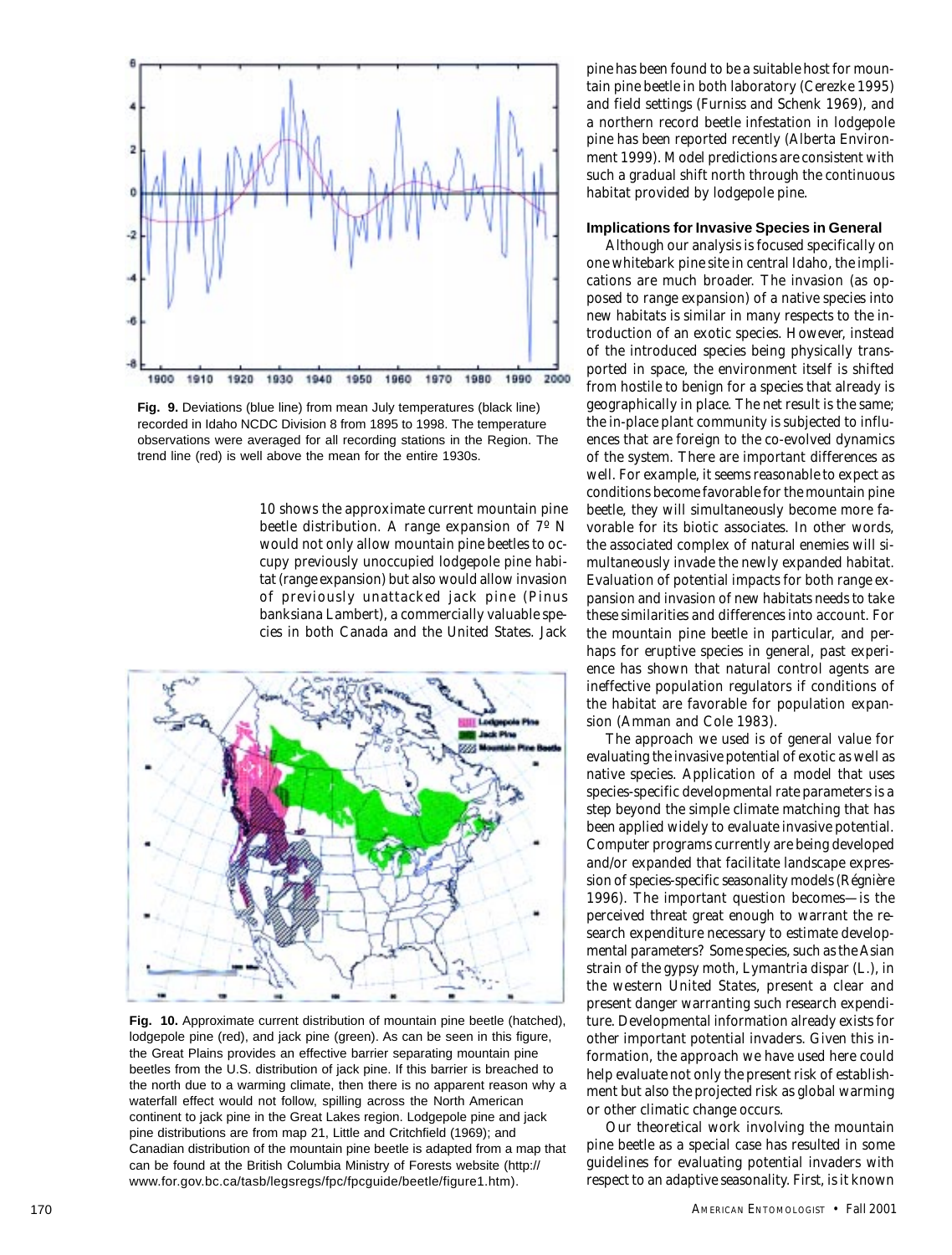or suspected that diapause maintains seasonality of the potential invador? If not, then direct temperature control of seasonality can be assumed. For direct temperature control, there are three conditions that are sufficient for synchronous univoltinism: (1) sufficient seasonal variability in the annual temperature cycle, (2) sufficient thermal energy to complete all life phases in a season, and (3) at least one developmental threshold significantly higher than the mean developmental threshold (Powell et al. 2000). This latter condition provides the strong synchronizing force necessary for adaptive seasonality (see blue bordered text box). If diapause is known or suspected, the timing conditions obviously depend on the specific diapause mechanism. However, independent modeling results (Hilbert et al. 1985, Gray 2001) have indicated similar criteria for modeling diapause (i.e., a multiphase process with at least one developmental threshold significantly higher than average). At any rate, a reasonable research priority is to identify critical life phases with high relative developmental thresholds.

Our results also invite speculation about the adaptive significance of diapause. The conditions sufficient for adaptive seasonality without diapause are not particularly restrictive for environments with a strong seasonal temperature cycle. In fact, the ease of meeting these conditions leads one to question the adaptive advantage of diapause as a timing mechanism. One possible interpretation is that diapause is a bet-hedging strategy that buffers the system against variable temperatures (i.e., the organism is not "fooled" by an unusual warm spell in winter). The cost of diapause is loss of adaptability (i.e., diapause is a relatively inflexible timing mechanism that does not allow the organism to rapidly take advantage of changing conditions such as a warming climate). If this interpretation has merit, then it follows that insects like the mountain pine beetle with direct temperature control of seasonality are preadapted to take advantage of a warming climate.  $\checkmark$ 

# **Acknowledgments**

We thank Jon Allen (California Coastal Commission, Ventura; formerly University of Florida, Gainesville) and Kenneth Raffa (University of Wisconsin - Madison) for their many useful suggestions regarding revisions of an earlier version of the manuscript. Their insights substantially improved this article, and we are sincerely appreciative. Any errors or misrepresentations, of course, remain our own. We also thank Ronald Lanner (Utah State University, Logan, retired), whose love for the high-elevation five-needle pines is absolutely infectious, and whose work serves as a continuing source of inspiration. The National Science Foundation funded this work, in part, through a grant NSF-DMS-0077663 to the authors.

# **References Cited**

**Alberta Environment. 1999.** Forest health in Alberta: 1999 Annual Report ISSN 1480-5685. Alberta Environment, Edmonton.

- **Allee, W. C. 1931.** Animal aggregations, a study on general sociology. University Chicago Press, Chicago.
- **Amman, G. D. 1973.** Population changes of the mountain pine beetle in relation to elevation. Environ. Entomol. 2: 541-547.
- **Amman, G. D. 1982.** Characteristics of mountain pine beetles reared in four pine hosts. Environ. Entomol. 11: 590-593.
- **Amman, G. D., and W. E. Cole. 1983.** Mountain pine beetle dynamics in lodgepole pine forests. Part II: population dynamics. USDA For. Serv. GTR-INT-145.
- **Amman, G. D., and J. A. Logan. 1998.** Silvicultural control of the mountain pine beetle: prescriptions and the influence of microclimate. Am. Entomol. 44: 166-177.
- **Bentz, B. J., J. A. Logan, and G. D. Amman. 1991.** Temperature dependent development of the mountain pine beetle and simulation of its phenology. Can. Entomol. 123: 1083-1094.
- **Berryman, A. A. 1976.** Theoretical explanation of mountain pine beetle dynamics in lodgepole pine forests. Environ. Entomol. 5: 1225-1233.
- **Berryman, A. A., and L. V. Pienaar. 1973.** Simulation of interspecific competition and survival of *Scolytus ventralis* broods (Coleoptera: Scolytidae). Environ. Entomol. 2: 447-459.
- **Biondi, F., D. L. Perkins, D. R. Cayan, and M. K. Hughes. 1999**. July temperatures during the second millennium reconstructed from Idaho tree rings. Geol. Res. Lett. 26: 1445-1448.
- **Brown, J. K. 1975.** Fire cycles and community dynamics in lodgepole pine forests, pp. 430-456. *In* D. M. Baumgarner [ed.], Proceeding, Symposium: Management of Lodgepole Pine Ecosystems. Washington State University Cooperative Extension, Pullman, WA.
- **Cerezke, H. F. 1995.** Egg gallery, brood production, and adult characteristics of mountain pine beetle, *Dendroctonus ponderosae* Hopkins (Coleoptera: Scolytidae), in three pine hosts. Can. Entomol. 127: 995-965.
- **Ciesla, W. M., and M. M. Furniss. 1975**. Idaho's haunted forests. Am. For. 81: 32-35.
- **Crowley, T. J. 2000.** Causes of climate change over the past 1000 years. Science 289: 270-277.
- **Eyre, F. H. 1980.** Forest cover types of the United States and Canada. Society of American Foresters, Washington, DC.
- **Furniss, M. M. 1997.** American forest entomology comes on stage. Am. Entomol. 43: 40-47.
- Furniss, M. M., and J. A. Schenk. 1969. Sustained natural infestation of the mountain pine beetle in seven new *Pinus* and *Picea* hosts. J. Econ. Entomol. 62: 518-519.
- **Gray, D. R., F. W. Ravlin, and J. A. Braine. 2001.** Diapause in the gypsy moth: a model of inhibition and development. J. Insect Physiol. 47: 173-184
- **Grist, E.P.M., and W.S.C. Gurney. 1995.** Stage-specificity and the synchronization of life-cycles to periodic environmental fluctuations. J. Math. Biol. 34: 123-147**.**
- **Gurney, W.S.C., P. H. Crowley, and R. M. Nisbet. 1994** . Stage-specific quiescence as a mechanism for synchronizing life cycles to seasons. Theor. Popul. Biol. 46: 319-343.
- **Hilbert, D. W., J. A. Logan, and D. M. Swift. 1985.**  A unifying hypothesis of temperature effects on egg development and diapause of the migratory grasshopper *Melanoplus sanguinipes* (Orthoptera: Acrididae). J. Theor. Biol. 112: 827-838.